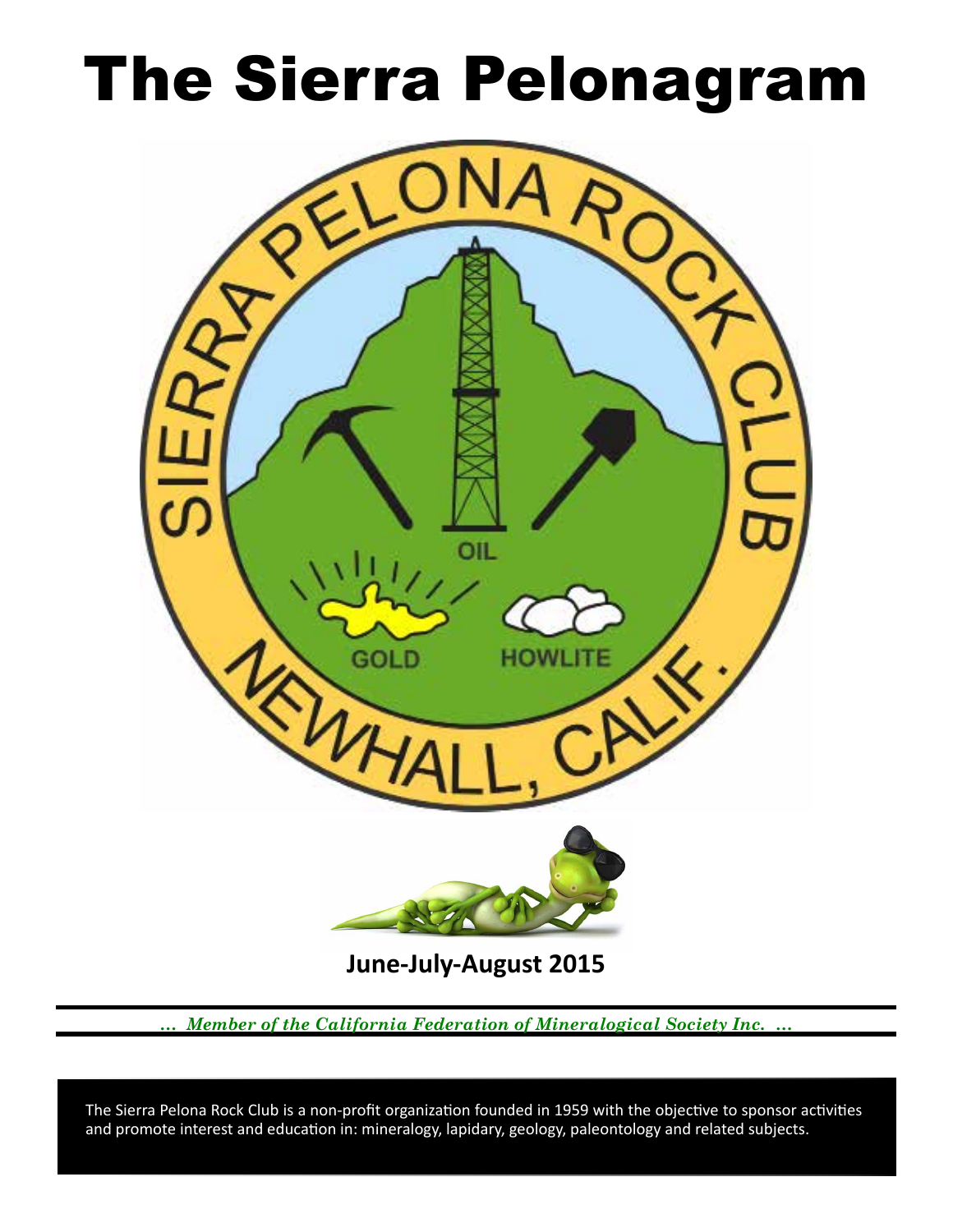#### **June**

| Connie Flores-Reisbeck June 2 |         |  |
|-------------------------------|---------|--|
| Paul Hobbs                    | June 11 |  |
| Akiko Strathmann              | June 25 |  |
| Heidi Webber                  | June 10 |  |
| Janelle Williams              | June 3  |  |

111294629



Trina Aeen July 28 DJ Gervais July 5 Ron Rackliffe July 28 Ralph Hyde August 3 Karen Kubota August 19 Ron Lawrence August 12

# **August** Jane Gates **August 6**



### **Goodbye**

 Bob Krug has accepted a promotion in his feld and will be moving his family, Margie and William to the San Diego area in July. They haven't been with the club for that long but they have all been greatly enjoyed. Hopefully they will be able to join us occasionally when we have feld trips a bit further south.

 Keep in touch Bob and Margie. And have a great life in your new home.



A great big welcome to our newest member Alex Applegate. He is Trina and Omid's son-in-law and the father of our new adorable little pebble pup.

# **Officers:**

President – Greg Langewisch Vice-President – Trina Aeen Secretary: Tina White Treasurer – Ron Rackliffe Federation Director (CFMS/AFMS) – Shep Koss

# <u>**Chairpersons:**</u>

Claim--Mike Serino Donation Rock Table--Akiko Strathmann Equipment--Bill Webber Field Trips – Open Historian -Open Hospitality – Tina White Membership – Heidi Webber On-Line Presence (website)-- Larry Holt Pelonagram Publisher, Editor – Heidi Webber Programs – Shep Koss Publicity –Bruce Velie Storage--Bill Webber Sunshine--Brigitte Mazourek

The Sierra Pelona Rock Club, is a member of the California and American Federation of Mineralogical Societies, Inc. (CFMS/AFMS). The general club meetings (Open to the public) are at 7:30 PM, on the 3rd Tuesday of each month at:

# **The Clubhouse of the Greenbrier Mobile Estates EAST 21301 Soledad Canyon Rd** Canyon Country, CA 91351

Contact the Club or the Sierra Pelonagram Editor at:

**Sierra Pelona Rock Club P.O.** Box 221256 **Newhall, Ca. 91322** Or e-mail: hwebber@pacbell.net *Visit the SPRC website www.sierrapelona.com*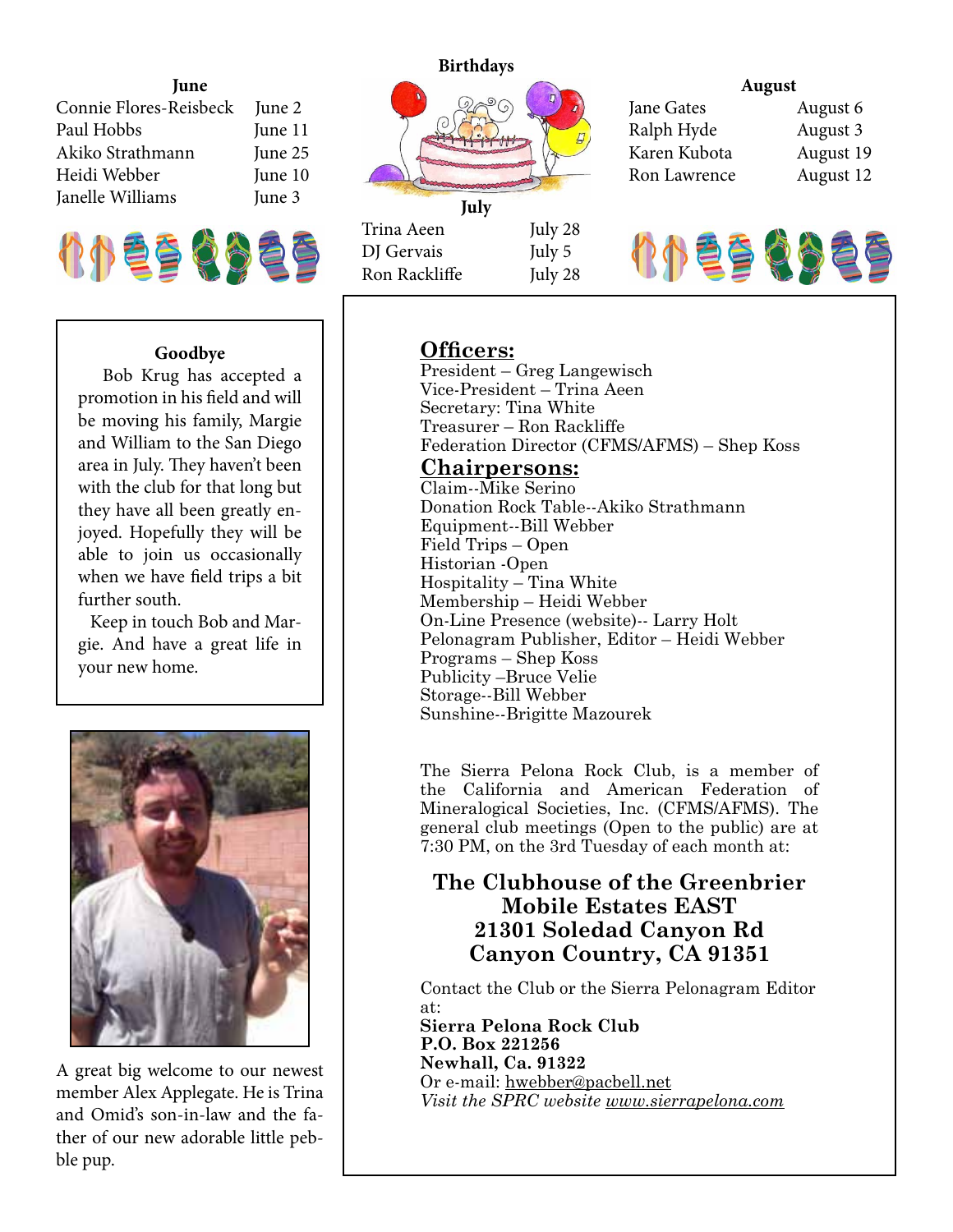





The Pelonagram takes the summer off too. So this is it until the September edition. I know we have fun places to go and I hope you do too. Don't forget to take pictures and submit them to me, Heidi, and I can showcase them in the September "What I did on my Summer Vacation" Pelonagram!



## **End of Year Picnic**

The club's annual potluck end-of-year picnic was held on June 13 at Meadows Park in Valencia. The table was full of goodies and the raffle table held some interesting items. After a short meeting where new member Alex Applegate was given his membership packet and introduced to the rest of the club.

Afer everyone did their duty and stufed themselves with the bounty presented, the auction commenced. Greg



Langewisch was auctioneer and lively bidding was launched. Afer the items were all auctioned off, Ron Lawrence took over as bingo caller. There were some great items won: club shirts, polished rock eggs, etc.

 At around 3pm we started packing up and heading home for the summer. Although we are officially on summer break until September, the club often has a spontaneous field trip and a dinner. So watch your emails.







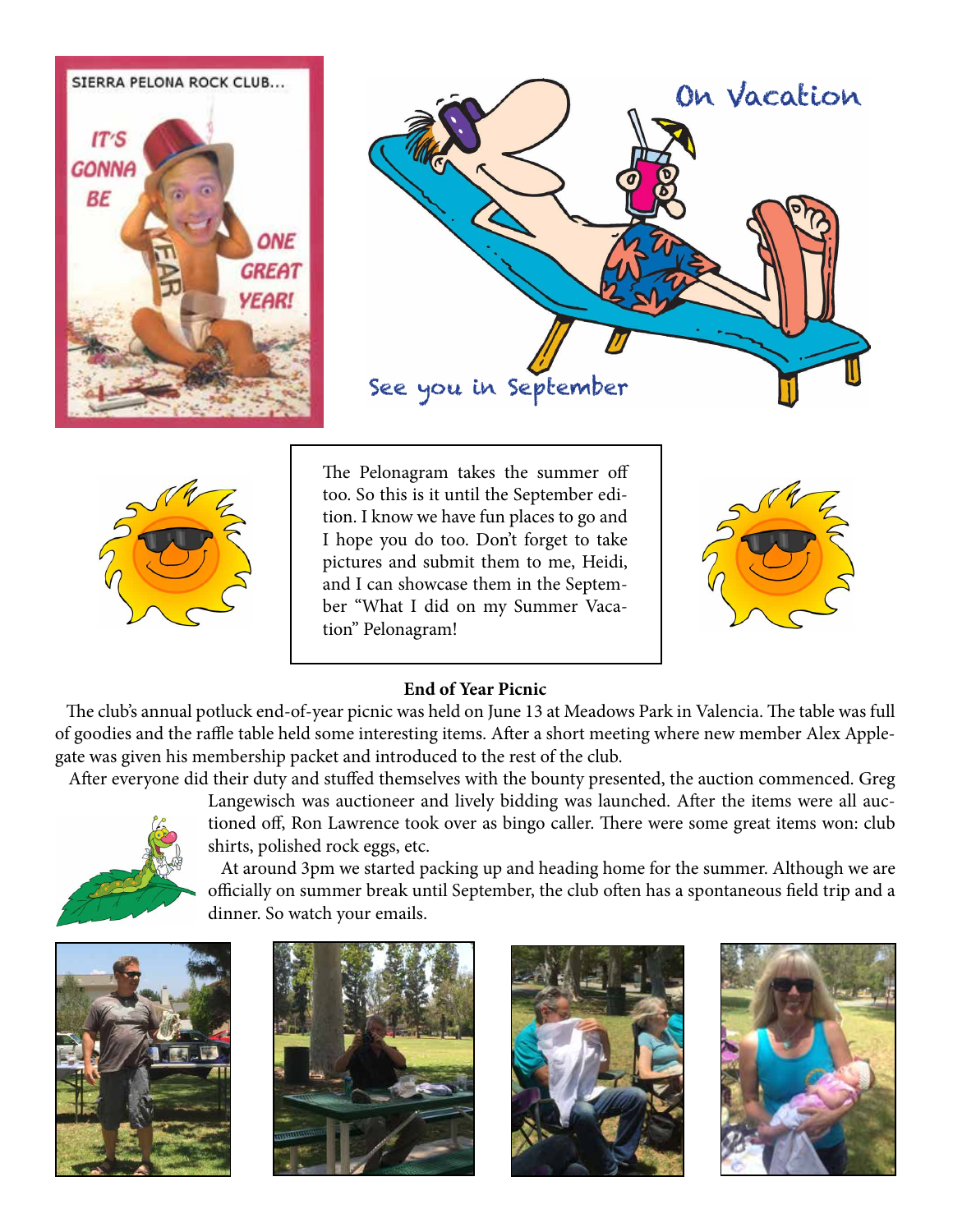### **SPRC Business Meeting** June 2, 2015

# Greenbriar Estates Clubhouse

The meeting was called to order at 7pm. In attendance were Greg Langewisch, Trina and Omid Aeen, Bill Webber and Ron Racklife.

The format of membership applications was discussed. The discussion was centered around on-line vs. a paper form to fll out. Trina suggested that a modifed version of the paper form be put on the website to be downloaded, flled out and then either emailed, mailed or handed over to a board member. No decision was made.

Ron R said that the fees for the storage unit will be going up \$10 a month for a total of \$67. It was decided that it was no longer necessary to keep the unit. Trina suggested we have a Yard Sale and sell everything we don't need, keeping the items we use for shows plus some of the other supplies. She suggested that the large crystal can be sold on EBay. The rest will be moved to Ron's garage to be stored indefinitely. Any rocks suitable for tumble will go to Bill. It was decided to clear out the storage unit this coming weekend and be rebated fees already paid. Motion passed.

Ron also said that the PO Box fee is also increasing but he doesn't know how much at this time.

This year's Lombardi Ranch was discussed. Greg would like to pay for a double booth, which would cost an extra \$100. No decision was made. (note: after the meeting, it was announced that Lombardi was canceling their Pumpkin Patch event because of the drought.)

The End of Year picnic was discussed and Greg is sending out a spreadsheet for people to sign up for the potluck.

Alex Applegate was voted into the club.

The meeting was adjourned at 8:15pm

Respectfully Submitted

Heidi S Webber for Tina White



 Club members gathered for the End of Year potluck picnic at Meadows Park in Valencia beginning around 11am. There were about 25 members present. At noon, Greg Langewisch conducted a short meeting and introduced Alex Applegate as the club's newest member. The meeting was basically adjourned about 12:15 when Greg said "Now let's eat!" and there was a mad rush to the table brimming with goodies. Afterward it was auction time and bingo. A lovely day and fun was had by all. Have a great and safe summer.

Respectfully Submitted

Heidi S Webber for Tina White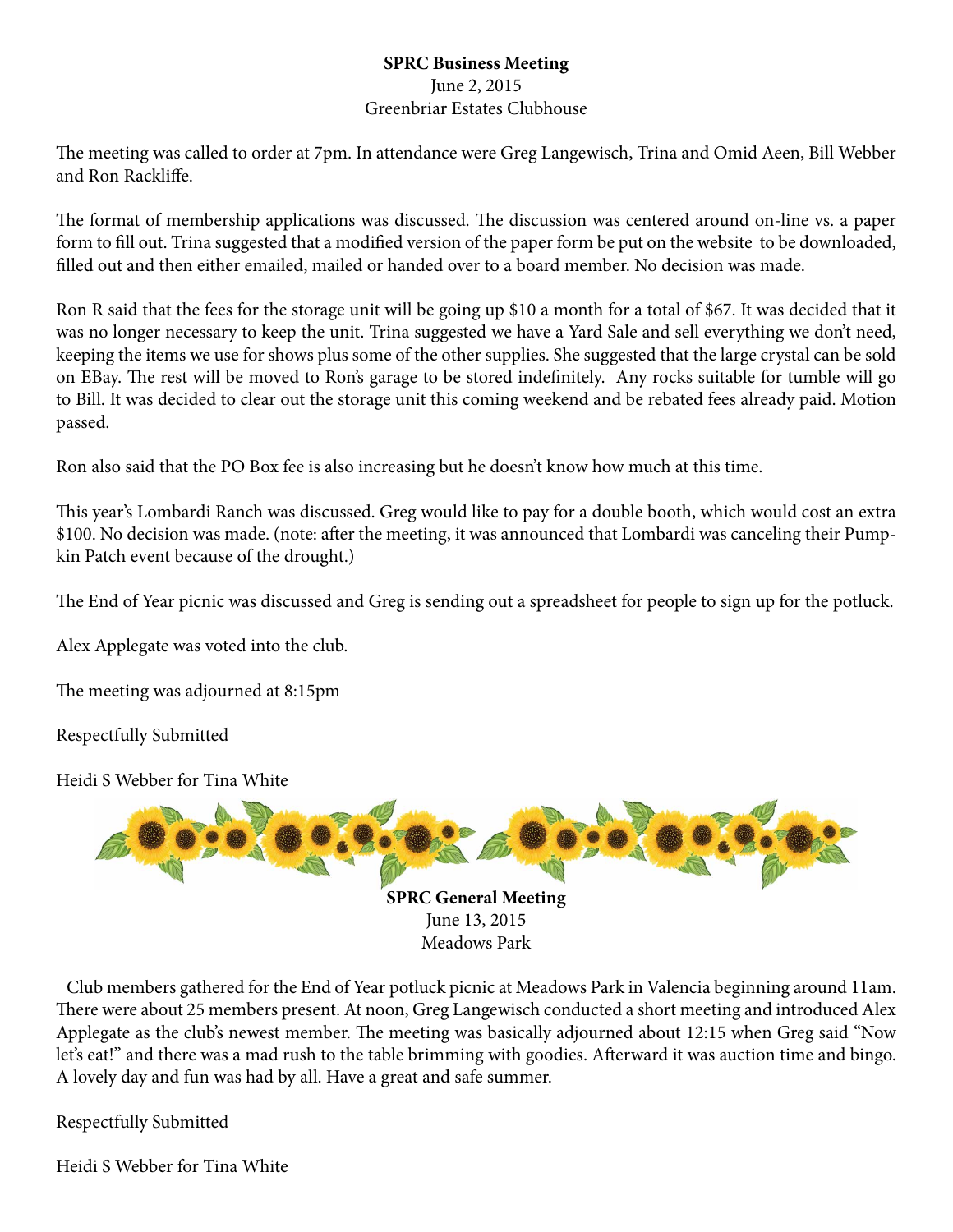

SPRC hosted Cub Scout Pack 527 at Gem Hill so they could earn some geology related belt loops. It was a fantastic time with kids roaming the hill side picking up agates, opalites, rhyolite and whatever rocks caught their eyes. In the end, everyone left with a bucket of rocks and a appreciation for what the local deserts can offer. Thanks to the many SPRC members who showed up to help out with the event.

Unless otherwise noted, photos by Greg Langewisch



Most everyone was able to make it to the top of the hill for parking



Got to the collecting spot and Ron explained to the kids what they were looking for.



Old mining town on the way.



Ruth Yacovelli Hidalgo said: It was really fun to share our hobby and a little geology. Ron was awesome with the Scouts!! Photo by Ruth



Now THIS is what you come to Gem Hill for!



Ron doing what he loves to do, introducing youngsters to the world of rock collecting.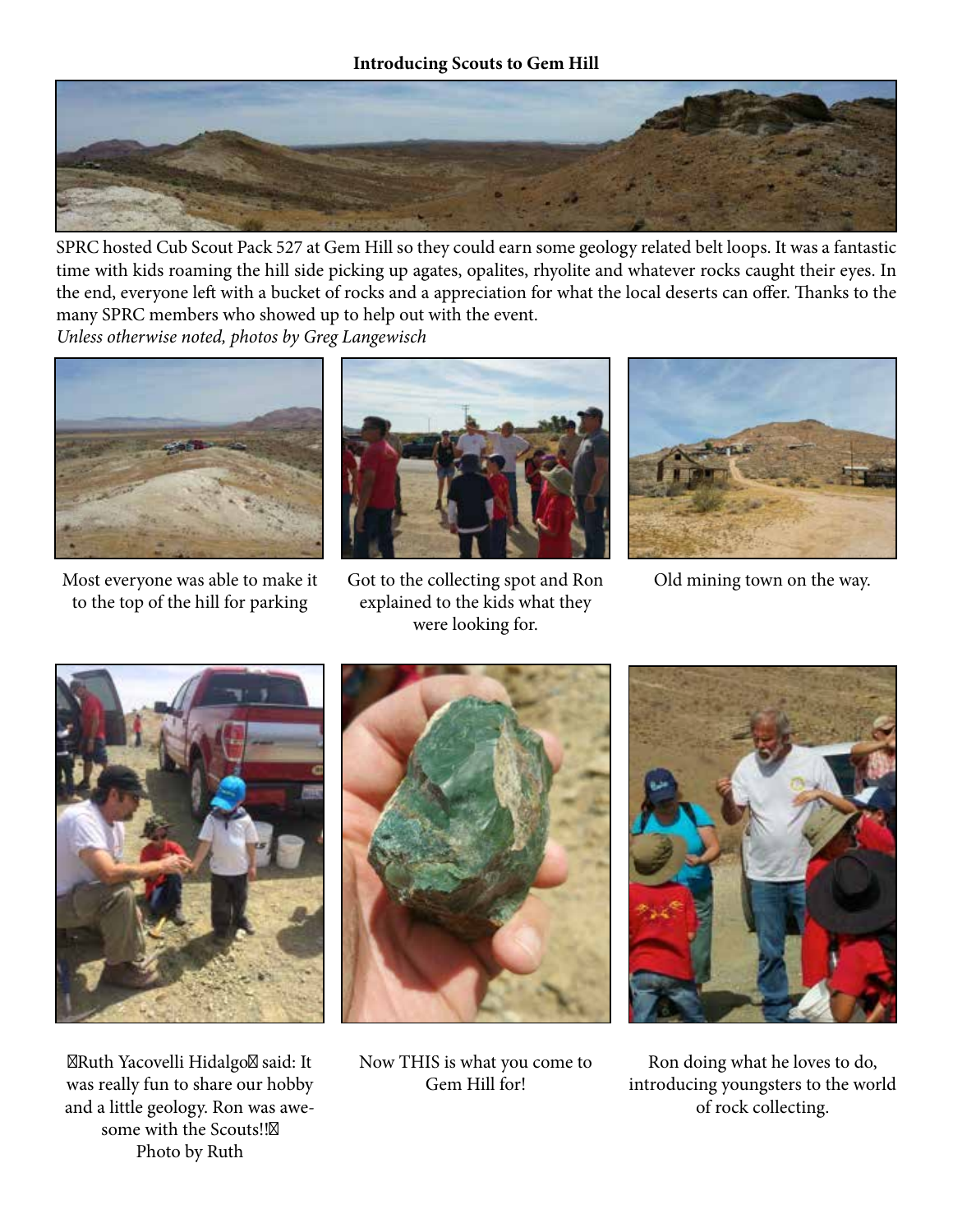

### **Clear Creek Plume Agate Field Trip** Heidi Webber

 Friday, May 22 was a beautiful day to head out to collect Clear Creek Agate near Coalinga. Some of us camped, others hoteled it and others got up extra early to take the 4-hour drive to meet up with the rest of us. Trina and Omid and Bill and Heidi camped in a sweet little campground with only 6 spaces. The weather was perfect but the nights were really cold, which was good for snuggling. We sat around a campfre with Danny and Vivian Watts and their grandson Jonathan from the Antelope Valley club.

 By 9am on Saturday, Greg Langewisch and a bunch of other club members hit the campground in a cloud of dust and a hearty Hi-ho! We finished gulping down our coffee and got ready for the 45-minute drive up the mountain heading for the agate. This area had been closed by the BLM for over 10 years and just opened up a year ago, so this was a big deal. On the winding road up, we met many collectors from other clubs and the Face Book page Cabs and Slabs. When we reached our destination, there were literally boulders of plasma agate to pick up off the road. Bill and I found beautiful specimens right in the road! We had to fll in with dirt the boulders we dug out, it was so plentiful. Everyone took as much as they felt they could haul because of the effort of getting to the site we didn't know if we would ever get back.

 Afer about an hour, with our buckets loaded, most of us headed back downhill to a stream where we collected boulders of serpentine and jade. Again, it was plentiful and required not much more effort than to bend over and pick it up.

The next morning, we broke camp and we headed home, with our heads full of wonderful visions of a wonderful trip that I really hope can be repeated.

Photos by Greg Langewisch, Trina Aeen, Sandy White and Heidi Webber.